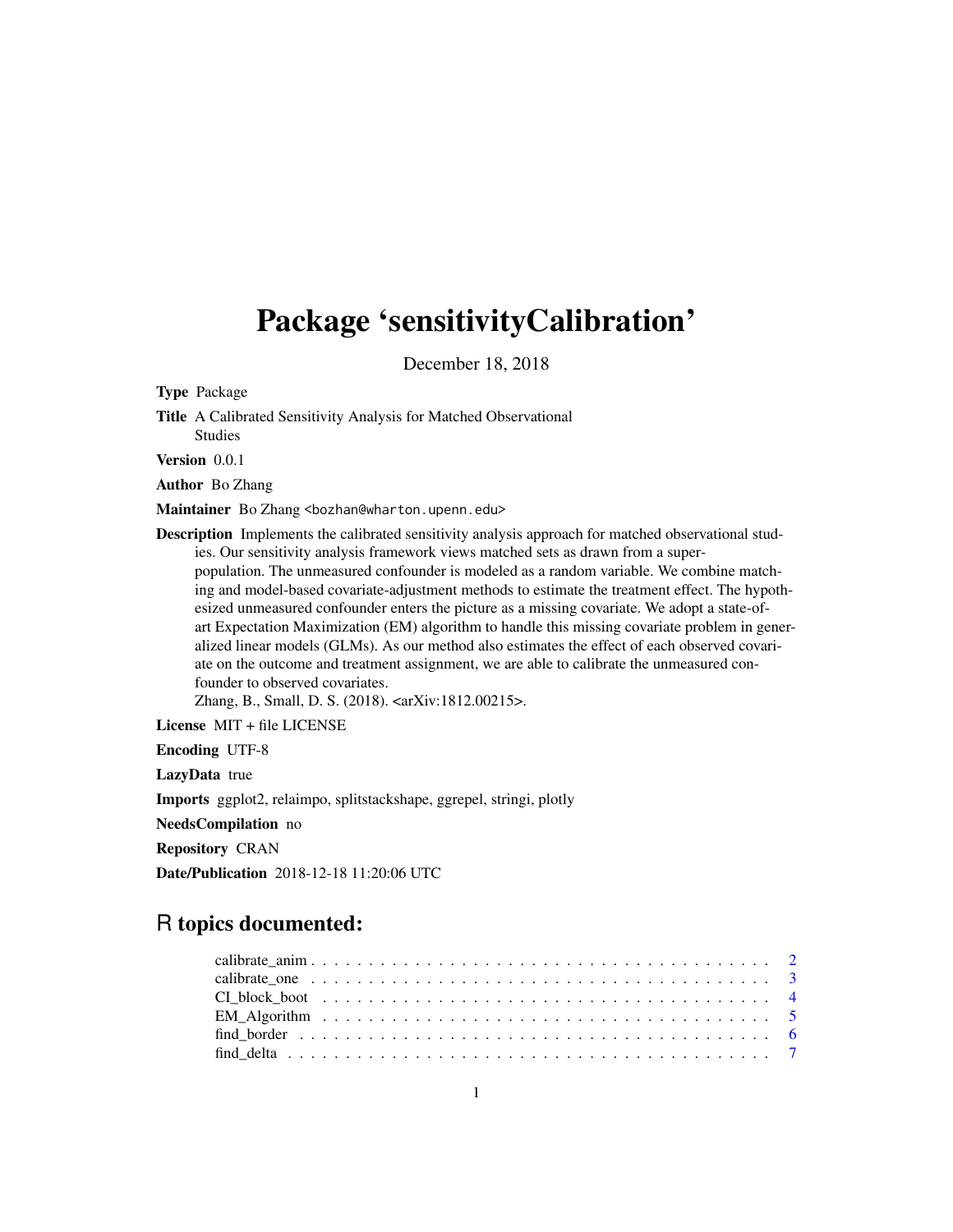# <span id="page-1-0"></span>2 calibrate\_anim

| Index | 13 |
|-------|----|

# Description

This is another main function in the package. For a given p and the border of the sensitivity parameters (lambda, delta), a calibration plot is made for each (lambda, delta) pair on the border.

#### Usage

calibrate\_anim(border, q, u, p, degree, xmax, ymax, data\_matched)

calibrate\_anim *Make the dynamic calibration plot.*

#### Arguments

| border       | Border or frontier of the sensitivity parameters for a fixed p.                                                                   |
|--------------|-----------------------------------------------------------------------------------------------------------------------------------|
| q            | Number of matched covariates plus treatment.                                                                                      |
| <b>u</b>     | Unmeasured confounder; $u = c(1,0)$ if the unmeasured confounder is assumed<br>to be binary.                                      |
| p            | The probability vector corresponding to u; $p = c(0.5, 0.5)$ if the unmeasured<br>confounder is assumed to be Bernoulli $(0.5)$ . |
| degree       | Degree of freedom of the spline fit for the boundary.                                                                             |
| xmax         | Maximum xlim of the plot.                                                                                                         |
| ymax         | Maximum ylim of the plot.                                                                                                         |
| data_matched | The matched dataset.                                                                                                              |

# Details

border is the dataframe returned by the function find\_border. It has to contain at least (k+1) different lambda/delta pairs in order to fit a smoothing spline with k dfs.

# Examples

```
data(NHANES_blood_lead_small_matched)
attach(NHANES_blood_lead_small_matched)
# Prepare the border
lambda_vec = c(seq(0.1,1.9,0.1), 2.2, 2.5, 3, 3.5, 4)
delta_vec = c(7.31, 5.34, 4.38, 3.76, 3.18, 2.87, 2.55, 2.36, 2.16, 1.99, 1.86,
1.74, 1.63, 1.54, 1.44, 1.40, 1.31, 1.28, 1.22, 1.08, 0.964, 0.877, 0.815, 0.750)
border = data.frame(lambda_vec, delta_vec)
```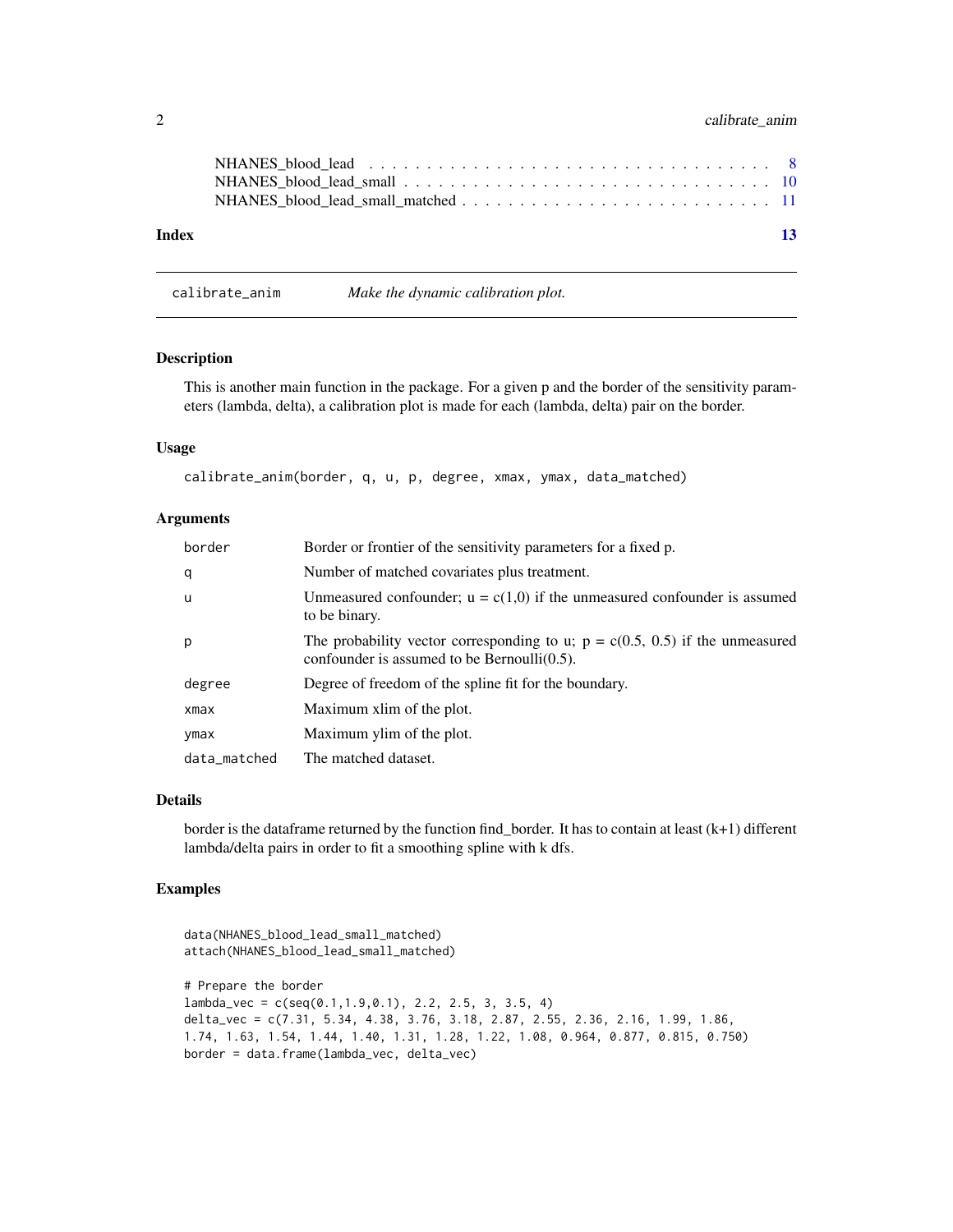# <span id="page-2-0"></span>calibrate\_one 3

calibrate\_anim(border, 9, c(1,0), c(0.5,0.5), 10, 5, 3.5, NHANES\_blood\_lead\_small\_matched) detach(NHANES\_blood\_lead\_small\_matched)

calibrate\_one *Make the calibration plot.*

## Description

This is the main function in the package. Given a matched dataset and one particular (p, lambda, delta) triple, obtain corresponding coefficients of observed coefficients and plot them with the lengend added. This graph is meant to provide an intuitive interpretation of the magnitude of the sensitivity parameters lambda and delta by contrasting them with the estimated coefficients of the observed covariates.

# Usage

calibrate\_one(lambda\_vec, delta\_vec, q, u, p, lambda, delta, label\_vec, data\_matched)

# Arguments

| lambda_vec   | A vector of lambdas that define the border.                                                                                       |
|--------------|-----------------------------------------------------------------------------------------------------------------------------------|
| delta_vec    | A vector of deltas that define the border.                                                                                        |
| q            | Number of matched covariates plus treatment.                                                                                      |
| u            | Unmeasured confounder; $u = c(1,0)$ if the unmeasured confounder is assumed<br>to be binary.                                      |
| p            | The probability vector corresponding to u; $p = c(0.5, 0.5)$ if the unmeasured<br>confounder is assumed to be Bernoulli $(0.5)$ . |
| lambda       | Sensitivity parameter that controls association between U and treatment assign-<br>ment.                                          |
| delta        | Sensitivity parameter that controls association between U and response.                                                           |
| label_vec    | A vector of characters of length q-1 consists of the names of observed/matched<br>covariates.                                     |
| data_matched | The matched dataset.                                                                                                              |

#### Details

border is the dataframe returned by the function find\_border. It has to contain at least 7 different lambda/delta pairs in order to fit a smoothing spline with 6 dfs.

lambda and delta is a pair on the border.

label\_vec is typically taken to be the columns names of the dataset, i.e., the names of the q - 1 observed covariates.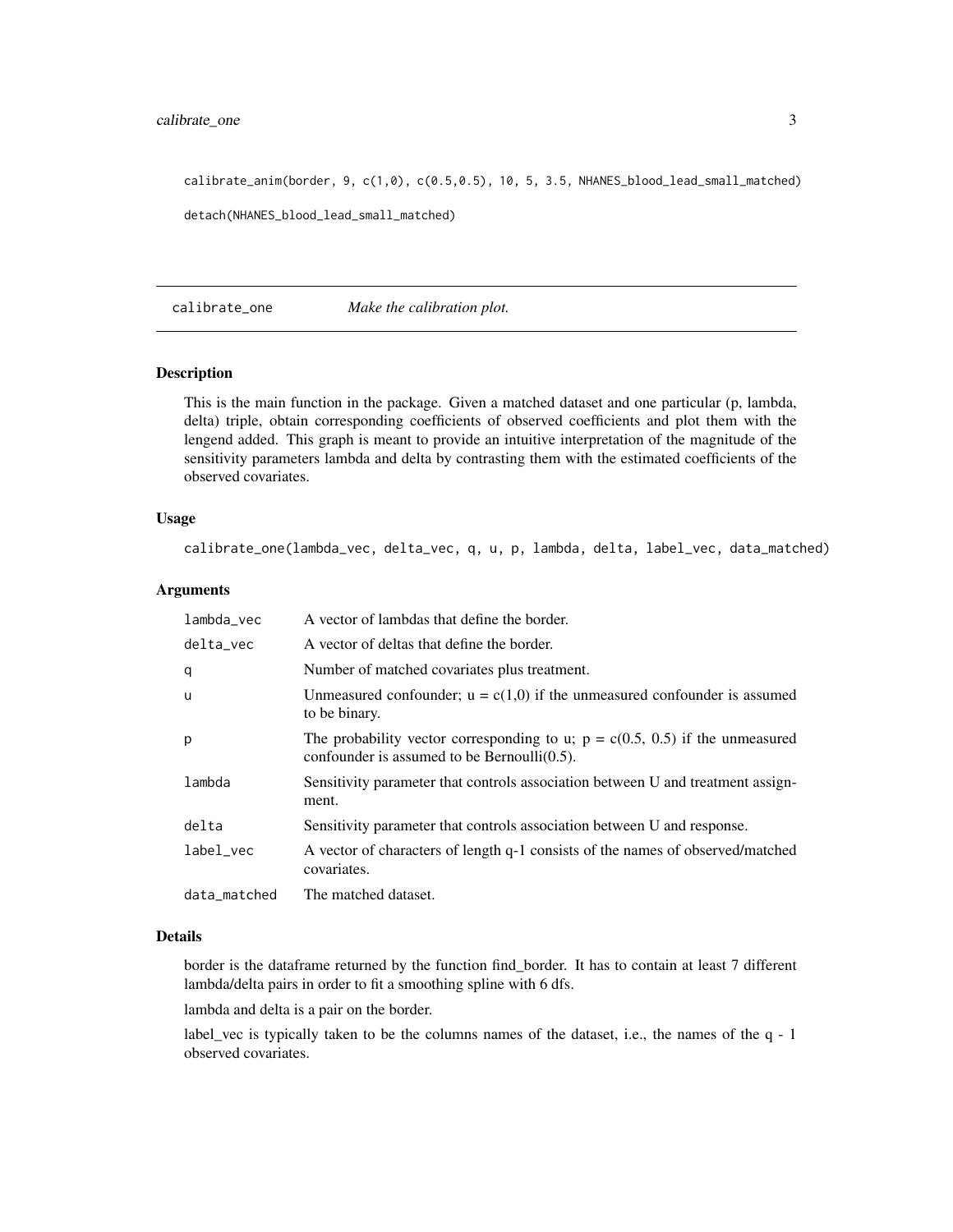# Examples

```
data(NHANES_blood_lead_small_matched)
attach(NHANES_blood_lead_small_matched)
# Prepare the lambda_vec and delta_vec
lambda_vec = c(seq(0.1,1.9,0.1), 2.2, 2.5, 3, 3.5, 4)
delta_vec = c(7.31, 5.34, 4.38, 3.76, 3.18, 2.87, 2.55, 2.36, 2.16, 1.99, 1.86,
1.74, 1.63, 1.54, 1.44, 1.40, 1.31, 1.28, 1.22, 1.08, 0.964, 0.877, 0.815, 0.750)
calibrate_one(lambda_vec, delta_vec, 9, c(1,0), c(0.5,0.5), 1, 0.492,
colnames(NHANES_blood_lead_small_matched)[1:8], NHANES_blood_lead_small_matched)
detach(NHANES_blood_lead_small_matched)
```
CI\_block\_boot *Construct the 95% confidence interval of the treatment effect given the set of sensitivity parameters.*

## Description

This is the main function in the package. Given a dataset and sensitivity parameters (p, lambda, delta), the function returns 95% CI for the estimated treatment effect.

# Usage

CI\_block\_boot(q, u, p, lambda, delta, data\_matched, n\_boot = 2000)

# Arguments

| q            | Number of matched covariates plus treatment.                                                                                      |
|--------------|-----------------------------------------------------------------------------------------------------------------------------------|
| <b>u</b>     | Unmeasured confounder; $u = c(1,0)$ if the unmeasured confounder is assumed<br>to be binary.                                      |
| p            | The probability vector corresponding to u; $p = c(0.5, 0.5)$ if the unmeasured<br>confounder is assumed to be Bernoulli $(0.5)$ . |
| lambda       | Sensitivity parameter that controls association between U and treatment assign-<br>ment.                                          |
| delta        | Sensitivity parameter that controls association between U and response.                                                           |
| data_matched | The dataset after matching.                                                                                                       |
| n_boot       | Number of boostrap samples.                                                                                                       |

<span id="page-3-0"></span>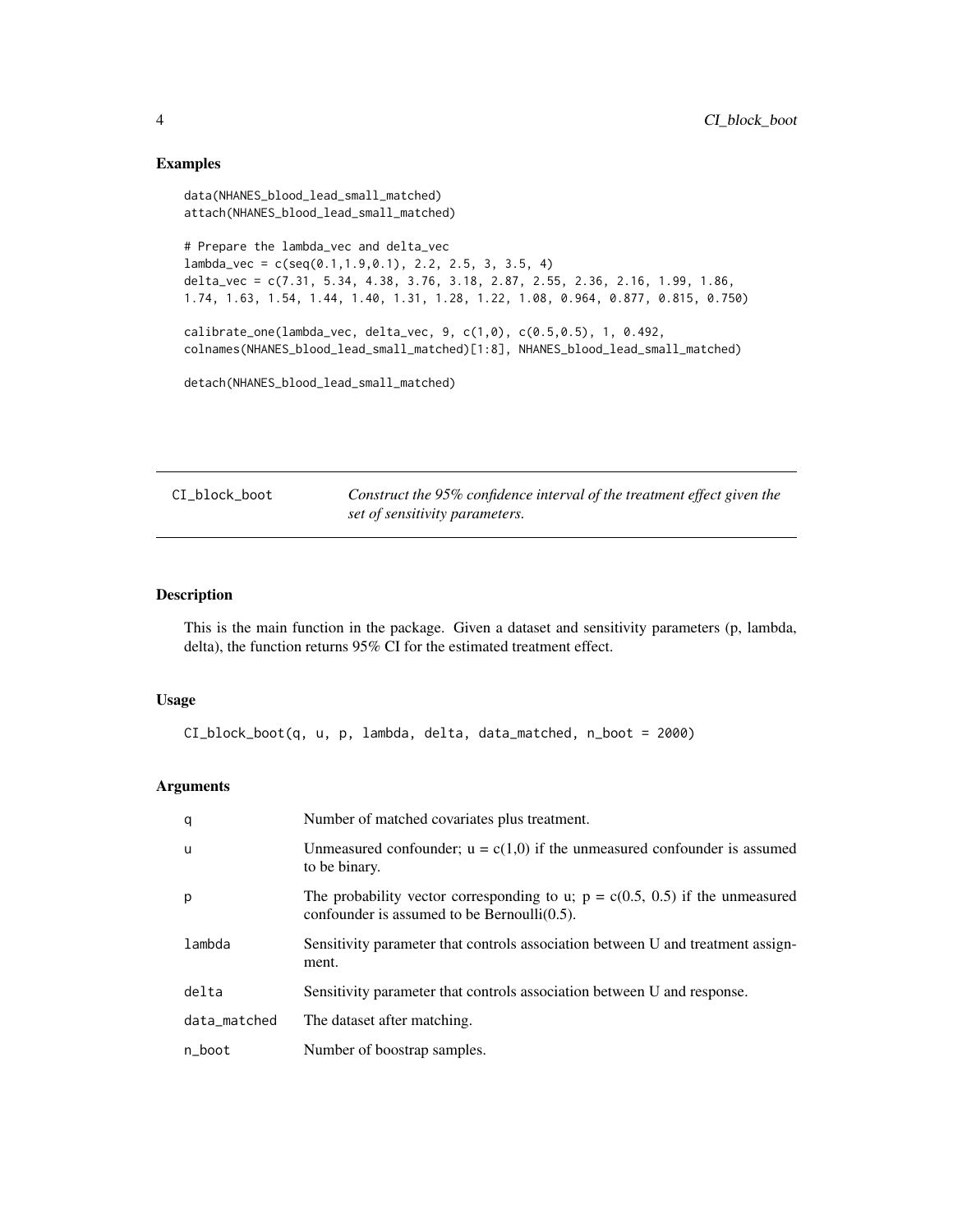# <span id="page-4-0"></span>EM\_Algorithm 5

# Details

If the number of matched covariates is k, then  $q = k + 1$ .

If the hypothesized unmeasured confounder is binary, then  $u = c(1,0)$  and  $p = c(p, 1-p)$ .

data\_matched should be in the following format: the first (q-1) columns are matched covariates, the qth column is the treatment status, and the (q+1)th column is the response. See the NHANES\_blood\_lead\_small\_matched dataset for an example.

Note the input for this function is a dataset before matching. To run this function, optmatch package needs to be installed and loaded.

# Examples

```
data(NHANES_blood_lead_small_matched)
attach(NHANES_blood_lead_small_matched)
```
 $CI\_block\_book(9, c(1,0), c(0.5,0.5), 0, 0, NHANES\_blood\_lead\_small\_matched, n\_boot = 10)$ 

detach(NHANES\_blood\_lead\_small\_matched)

| EM_Algorithm | Estimate the treatment effect for a matched dataset given the set of |  |
|--------------|----------------------------------------------------------------------|--|
|              | sensitivity parameters.                                              |  |

# Description

This is the main function in the package. Given a matched dataset and sensitivity parameters (p, lambda, delta), the function runs the EM algorithm by the method of weights and return estimated coefficients of the propensity score model and the outcome regression model.

#### Usage

```
EM_Algorithm(q, u, p, lambda, delta, data_matched, all_coef = FALSE,
            aug_data = FALSE, tol = 0.0001)
```
#### Arguments

| q      | Number of matched covariates plus treatment.                                                                                      |
|--------|-----------------------------------------------------------------------------------------------------------------------------------|
| -u     | Unmeasured confounder; $u = c(1,0)$ if the unmeasured confounder is assumed<br>to be binary.                                      |
| p      | The probability vector corresponding to u; $p = c(0.5, 0.5)$ if the unmeasured<br>confounder is assumed to be Bernoulli $(0.5)$ . |
| lambda | Sensitivity parameter that controls association between U and treatment assign-<br>ment.                                          |
| delta  | Sensitivity parameter that controls association between U and response.                                                           |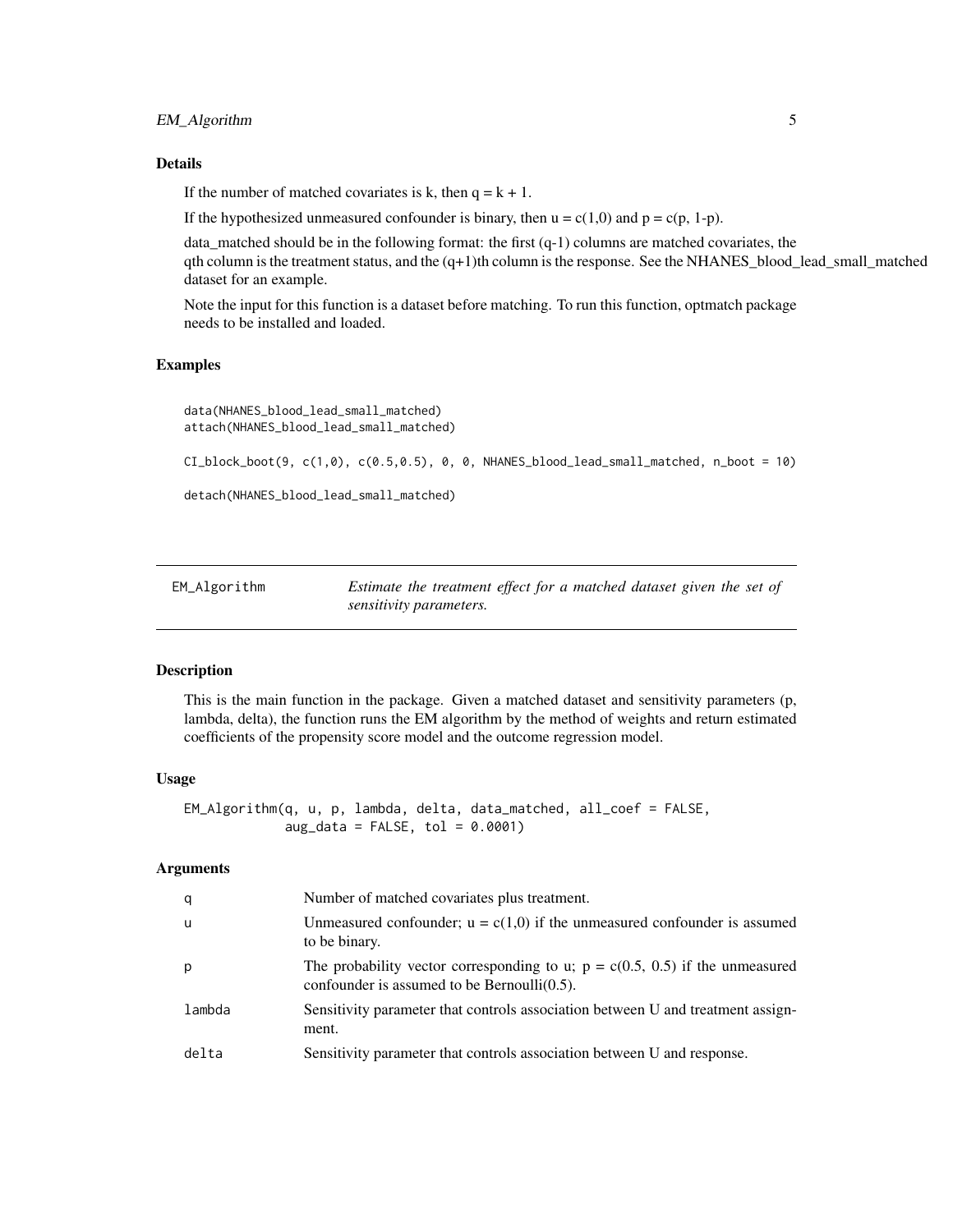<span id="page-5-0"></span>

| data_matched | A matched dataset. See details below.                                                                               |
|--------------|---------------------------------------------------------------------------------------------------------------------|
| all coef     | TRUE then all estimated coefficients are returned, FALSE then only the esti-<br>mated treatment effect is returned. |
| aug_data     | TRUE then the augmented data frame at the time of convergence is returned.                                          |
| tol          | Tolerance for the algorithm convergence.                                                                            |

# Details

If the number of matched covariates is k, then  $q = k + 1$ .

If the hypothesized unmeasured confounder is binary, then  $u = c(1,0)$  and  $p = c(p, 1-p)$ .

data\_matched should be in the following format: the first (q-1) columns are matched covariates, the qth column is the treatment status, the  $(q+1)$ th column is the column of unmeasured confounders U0, the  $(q+2)$ th column is the response, the last column, i.e.,  $(q+3)$ th column, is the assignment of the matched set. We use the fullmatch function in the package optmatch to perform the fullmatching. See NHANES\_blood\_lead\_small\_matched for an example of a matched dataset and the examples section therein for instructions on how to construct such a matched dataset.

# Examples

```
data(NHANES_blood_lead_small_matched)
attach(NHANES_blood_lead_small_matched)
```
# Run the EM algorithm assuming no unmeasured confounding, i.e., lambda =delta = 0 EM\_Algorithm(9, c(1,0), c(0.5,0.5), 0, 0, NHANES\_blood\_lead\_small\_matched)

# Run the EM algorithm assuming the magnitude of the unmeasured confounding is lambda =delta = 1 EM\_Algorithm(9, c(1,0), c(0.5,0.5), 1, 1, NHANES\_blood\_lead\_small\_matched)

detach(NHANES\_blood\_lead\_small\_matched)

find\_border *Find the lambda-delta boundary for a fixed sensitivity parameter p.*

#### Description

Given the dataset, unmeasured confounder, sensitivity parameter p, and a sequence of lambda values, the function uses binary search to find a sequence of delta corresponding to each lambda in the lambda\_vec such that the estimated 95% for the treatment effect barely covers 0. The function returns a dataframe consisting of lambda\_vec and the corresponding deltas. See below for an example.

#### Usage

```
find_border(q, u, p, lambda_vec, start_value_low, start_value_high,
data_matched, n\_boot = 2000, tol = 0.01)
```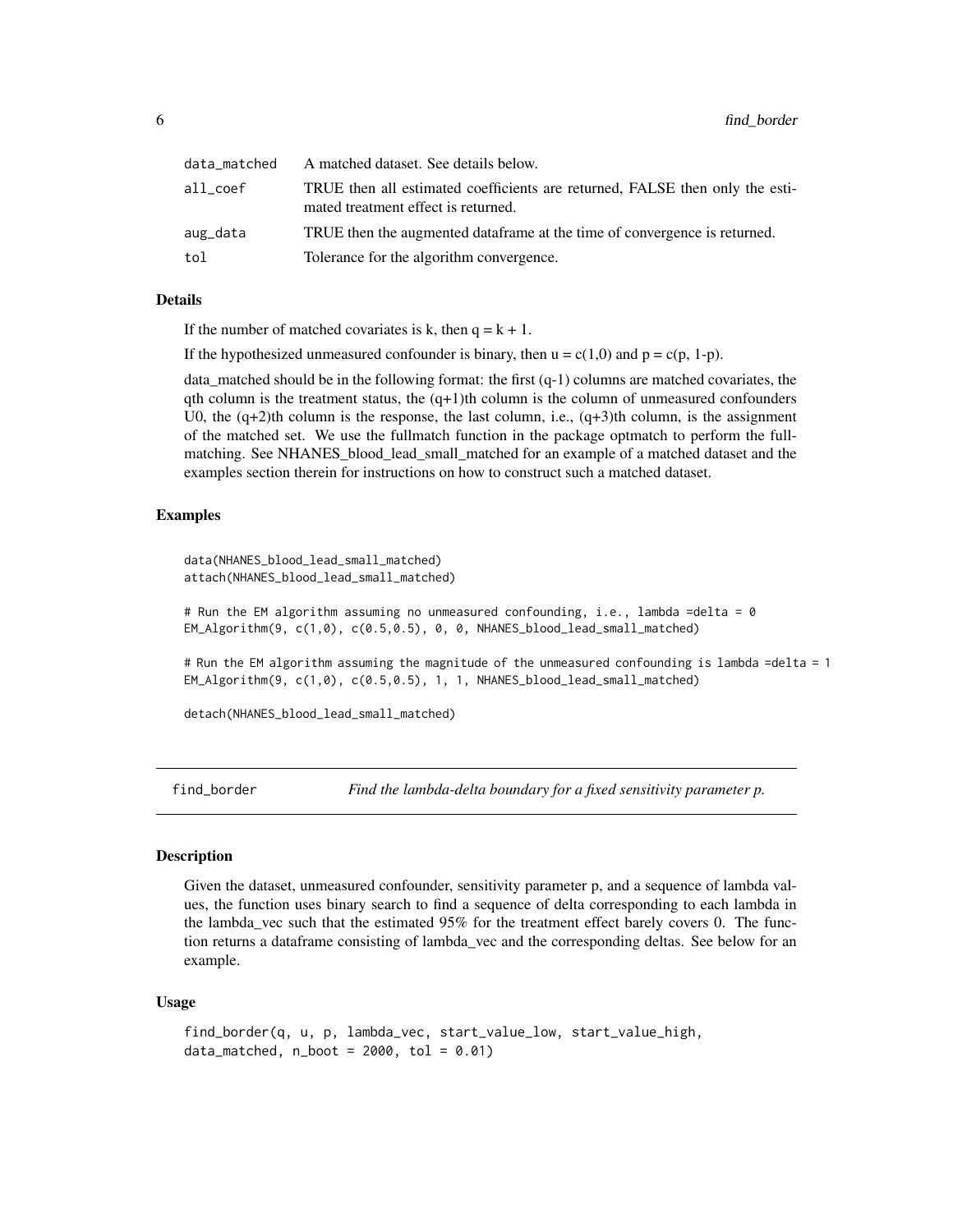#### <span id="page-6-0"></span>find\_delta 7

# Arguments

| q                | Number of matched covariates plus treatment.                                                                                      |  |
|------------------|-----------------------------------------------------------------------------------------------------------------------------------|--|
| u                | Unmeasured confounder; $u = c(1,0)$ if the unmeasured confounder is assumed<br>to be binary.                                      |  |
| p                | The probability vector corresponding to u; $p = c(0.5, 0.5)$ if the unmeasured<br>confounder is assumed to be Bernoulli $(0.5)$ . |  |
| lambda_vec       | A sequence of lambda values.                                                                                                      |  |
| start_value_low  |                                                                                                                                   |  |
|                  | Starting value for the binary search (the lower endpoint).                                                                        |  |
| start_value_high |                                                                                                                                   |  |
|                  | Starting value for the binary search (the higher endpoint).                                                                       |  |
| data_matched     | The dataset after matching.                                                                                                       |  |
| n_boot           | Number of boostrap samples used to approximate the CI.                                                                            |  |
| tol              | Tolerance for the binary search.                                                                                                  |  |
|                  |                                                                                                                                   |  |

# Details

start\_value\_low and start\_value\_high are user supplied numbers to start the binary search.

# Examples

data(NHANES\_blood\_lead\_small\_matched) attach(NHANES\_blood\_lead\_small\_matched)

find\_border(9, c(1,0), c(0.5,0.5), c(0.5,1,1.5), 0, 4, NHANES\_blood\_lead\_small\_matched, n\_boot = 1000)

```
detach(NHANES_blood_lead_small_matched)
```
# Description

Estimate the maximum delta value for a given p and lambda, so that the estimated 95% confidence interval for the treatment effect is still significant. Note in order to run this function, optmatch package needs to be installed and loaded.

# Usage

```
find_delta(q, u, p, lambda, start_value_low, start_value_high,
data_matched, n\_boot = 200, tol = 0.01)
```
find\_delta *Estimate the maximum delta for fixed sensitivity parameters p and lambda.*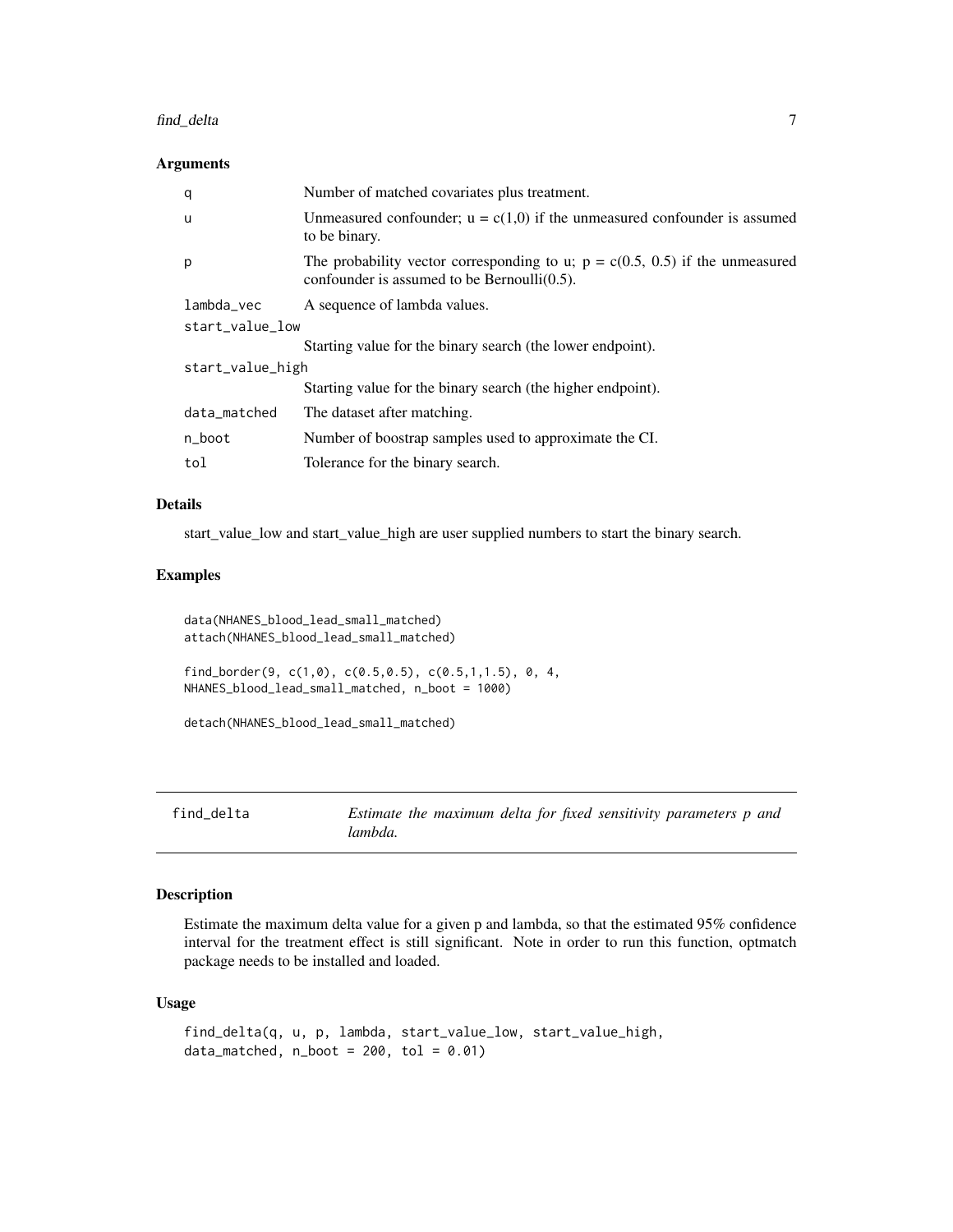# <span id="page-7-0"></span>Arguments

| q                | Number of matched covariates plus treatment.                                                                                      |  |
|------------------|-----------------------------------------------------------------------------------------------------------------------------------|--|
| u                | Unmeasured confounder; $u = c(1,0)$ if the unmeasured confounder is assumed<br>to be binary.                                      |  |
| p                | The probability vector corresponding to u; $p = c(0.5, 0.5)$ if the unmeasured<br>confounder is assumed to be Bernoulli $(0.5)$ . |  |
| lambda           | A lambda value.                                                                                                                   |  |
| start_value_low  |                                                                                                                                   |  |
|                  | Starting value for the binary search (the lower endpoint).                                                                        |  |
| start_value_high |                                                                                                                                   |  |
|                  | Starting value for the binary search (the higher endpoint).                                                                       |  |
| data_matched     | The dataset after matching.                                                                                                       |  |
| n_boot           | Number of boostrap samples used to approximate the CI.                                                                            |  |
| tol              | Tolerance for the binary search.                                                                                                  |  |

# Details

start\_value\_low and start\_value\_high are user supplied numbers to start the binary search.

# Examples

```
data(NHANES_blood_lead_small_matched)
attach(NHANES_blood_lead_small_matched)
find_delta(9, c(1,0), c(0.5,0.5), 1, 1, 3,
NHANES_blood_lead_small_matched, n_boot = 1000)
```
detach(NHANES\_blood\_lead\_small\_matched)

NHANES\_blood\_lead *Second hand smoking and blood lead levels dataset from NHANES III.*

# Description

A dataset constructed from NHANES III.

# Usage

data(NHANES\_blood\_lead)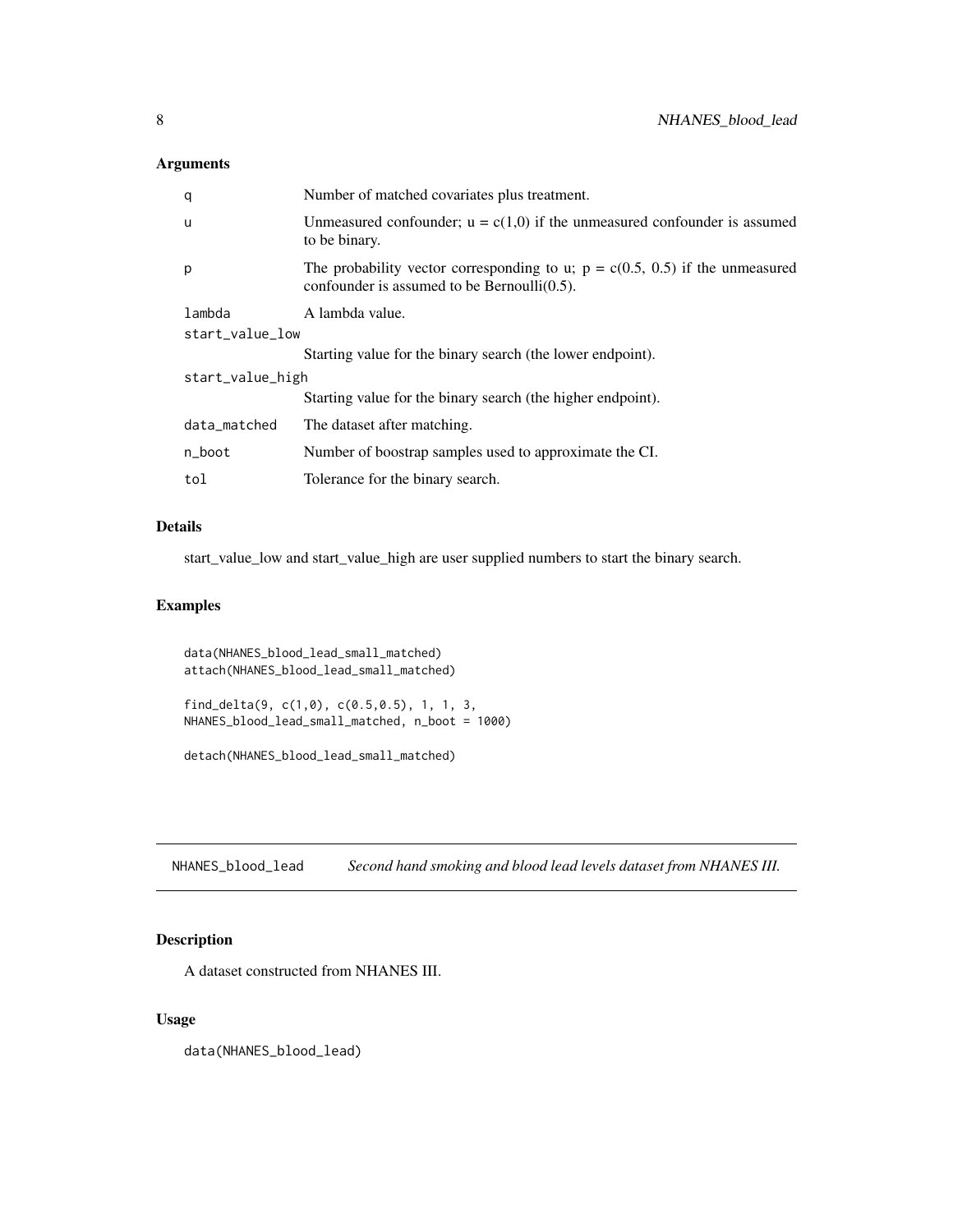# Format

A data frame with 4519 observations on the following 10 variables.

COP treatment, 1 if cotinine level is between 0.563-14.9 ng/ml and 0 otherwise

DMARETHN 1 if white, 0 if others

DMPPIR Poverty income ratio

HFE1 1 if the house is built before 1974, 0 if after 1974

HFE2 number of rooms in the house

HFHEDUCR education level of the reference adult

HSAGEIR age at the time of interview

HSFSIZER size of the family

HSSEX 1 if male, 0 if female

PBP blood lead level

#### Details

We follow Mannino rt al. (2003) in constructing a dataset that includes children aged 4-16 years old for whom both serum cotinine levels and blood lead levels were measured in the Third National Health and Nutrition Examination Survey (NHANES III), along with the following variables: race/ethnicity, age, sex, poverty income ratio, education level of the reference adult, family size, number of rooms in the house, and year the house was constructed. The biomarker cotinine is a metabolite of nicotine and an indicator of second-hand smoke exposure. Treatment status is 1 if cotinine level is between 0.563-14.9 ng/ml and 0 otherwise. All continuous/ordinal variables are standardized by subtracting the mean and divided by 2 standard deviations so that they are more comparable to binary covariates (Gelman 2008).

### Source

NHANES III, the Third US National Health and Nutrition Examination Survey.

#### References

D. M. Mannino, R. Albalak, S. D. Grosse, and J. Repace. Second-hand smoke exposureand blood lead levels in U.S. children.Epidemiology, 14:719-727, 2003

A. Gelman. Scaling regression inputs by dividing by two standard deviations.Statisticsin Medicine, 27:2865-2873, 2008.

#### Examples

data(NHANES\_blood\_lead)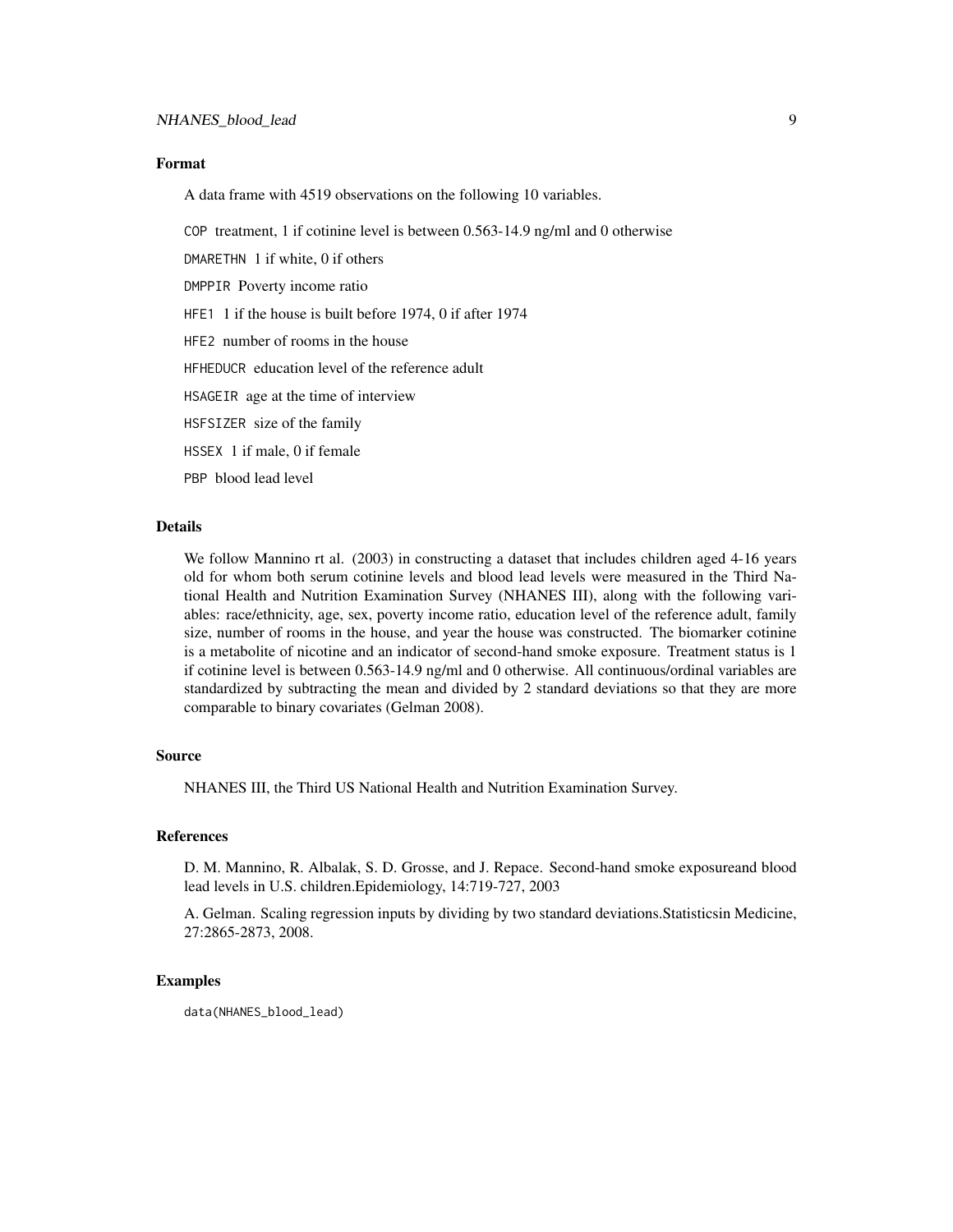```
NHANES_blood_lead_small
```
*A random subset of NHANES\_blood\_lead data.*

#### Description

A random subset of NHANES\_blood\_lead data for the purpose of testing.

## Usage

```
data(NHANES_blood_lead_small)
```
#### Format

A random sample from the NHANES\_blood\_lead dataset. It consists of 500 instances and the same 10 variables as the NHANES\_blood\_lead data.

COP treatment, 1 if cotinine level is between 0.563-14.9 ng/ml and 0 otherwise DMARETHN 1 if white, 0 if others

DMPPIR Poverty income ratio

HFE1 1 if the house is built before 1974, 0 if after 1974

HFE2 number of rooms in the house

HFHEDUCR education level of the reference adult

HSAGEIR age at the time of interview

HSFSIZER size of the family

HSSEX 1 if male, 0 if female

PBP blood lead level

# Details

We take a 500 random sample from the NHANES\_blood\_lead dataset. This small dataset is primarily for the purpose of testing the algorithm.

# Source

NHANES III, the Third US National Health and Nutrition Examination Survey.

#### References

D. M. Mannino, R. Albalak, S. D. Grosse, and J. Repace. Second-hand smoke exposureand blood lead levels in U.S. children.Epidemiology, 14:719-727, 2003

A. Gelman. Scaling regression inputs by dividing by two standard deviations.Statisticsin Medicine, 27:2865-2873, 2008.

# Examples

data(NHANES\_blood\_lead\_small)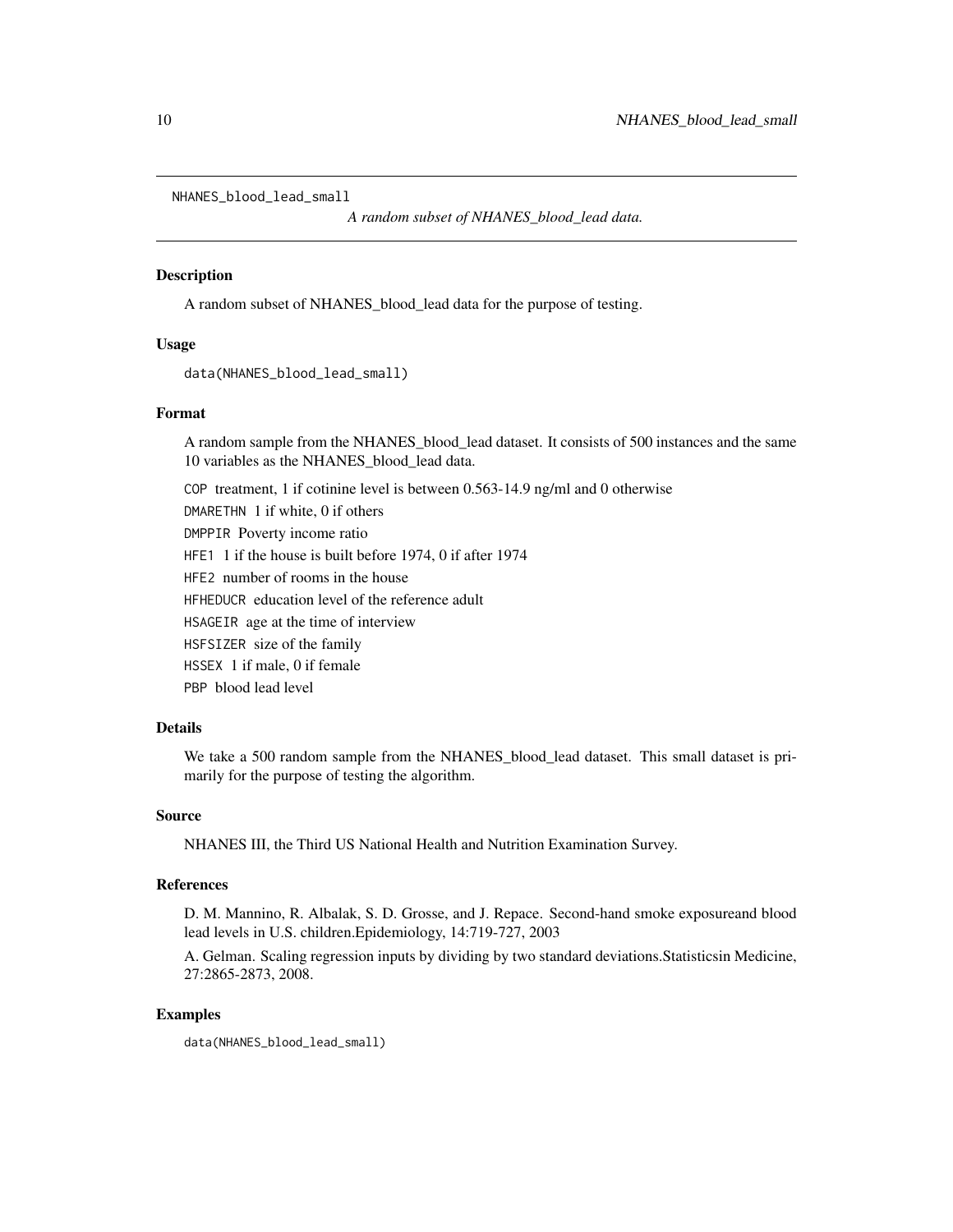<span id="page-10-0"></span>NHANES\_blood\_lead\_small\_matched

*NHANES\_blood\_lead\_small data after matching.*

#### **Description**

NHANES\_blood\_lead\_small data after a full matching using the optmatch package

# Usage

data(NHANES\_blood\_lead\_small\_matched)

### Format

NHANES blood lead small dataset after a full matching. It consists of 500 instances and the following 12 variables:

COP treatment, 1 if cotinine level is between 0.563-14.9 ng/ml and 0 otherwise DMARETHN 1 if white, 0 if others DMPPIR Poverty income ratio

HFE1 1 if the house is built before 1974, 0 if after 1974

HFE2 number of rooms in the house

HFHEDUCR education level of the reference adult

HSAGEIR age at the time of interview

HSFSIZER size of the family

HSSEX 1 if male, 0 if female

PBP blood lead level

U0 placeholder for the hypothesized unmeasured confounder U

matches matched set assignment

# Details

We perform a full matching on the NHANES\_blood\_lead\_small dataset using the optmatch package. The code for constructing this matched dataset from the original dataset is given in the examples section. We add a column U0 as placeholder for the unmeasurefor confounder U.

## Source

NHANES III, the Third US National Health and Nutrition Examination Survey.

#### References

D. M. Mannino, R. Albalak, S. D. Grosse, and J. Repace. Second-hand smoke exposureand blood lead levels in U.S. children.Epidemiology, 14:719-727, 2003

A. Gelman. Scaling regression inputs by dividing by two standard deviations.Statisticsin Medicine, 27:2865-2873, 2008.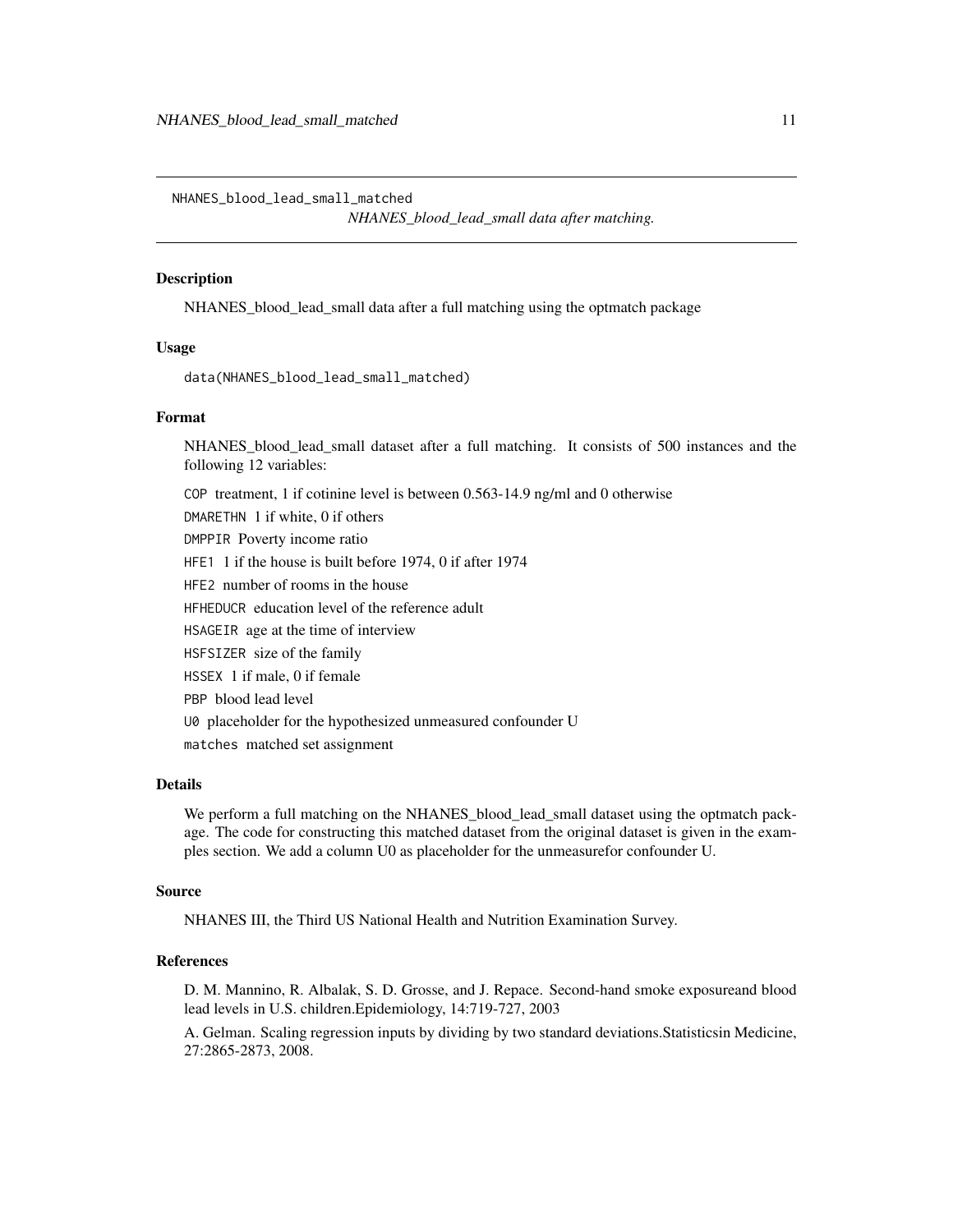# Examples

```
## Not run:
# To run this example, optmatch must be installed
set.seed(1)
library(optmatch)
data(NHANES_blood_lead_small)
attach(NHANES_blood_lead_small)
# Perform a fullmatch
fm = fullmatch(COP ~. , data = NHANES\_blood\_lead\_small[, 1:9], min. controls = 1/4, max. controls = 4)NHANES_blood_lead_small_matched = cbind(NHANES_blood_lead_small, matches = fm)
```

```
# Add a U0 row
U0 = rep(1, dim(NHANES_blood_lead_small_matched)[1])
NHANES_blood_lead_small_matched = cbind(NHANES_blood_lead_small_matched[,1:9], U0,
NHANES_blood_lead_small_matched[, 10:11])
```
## End(Not run)